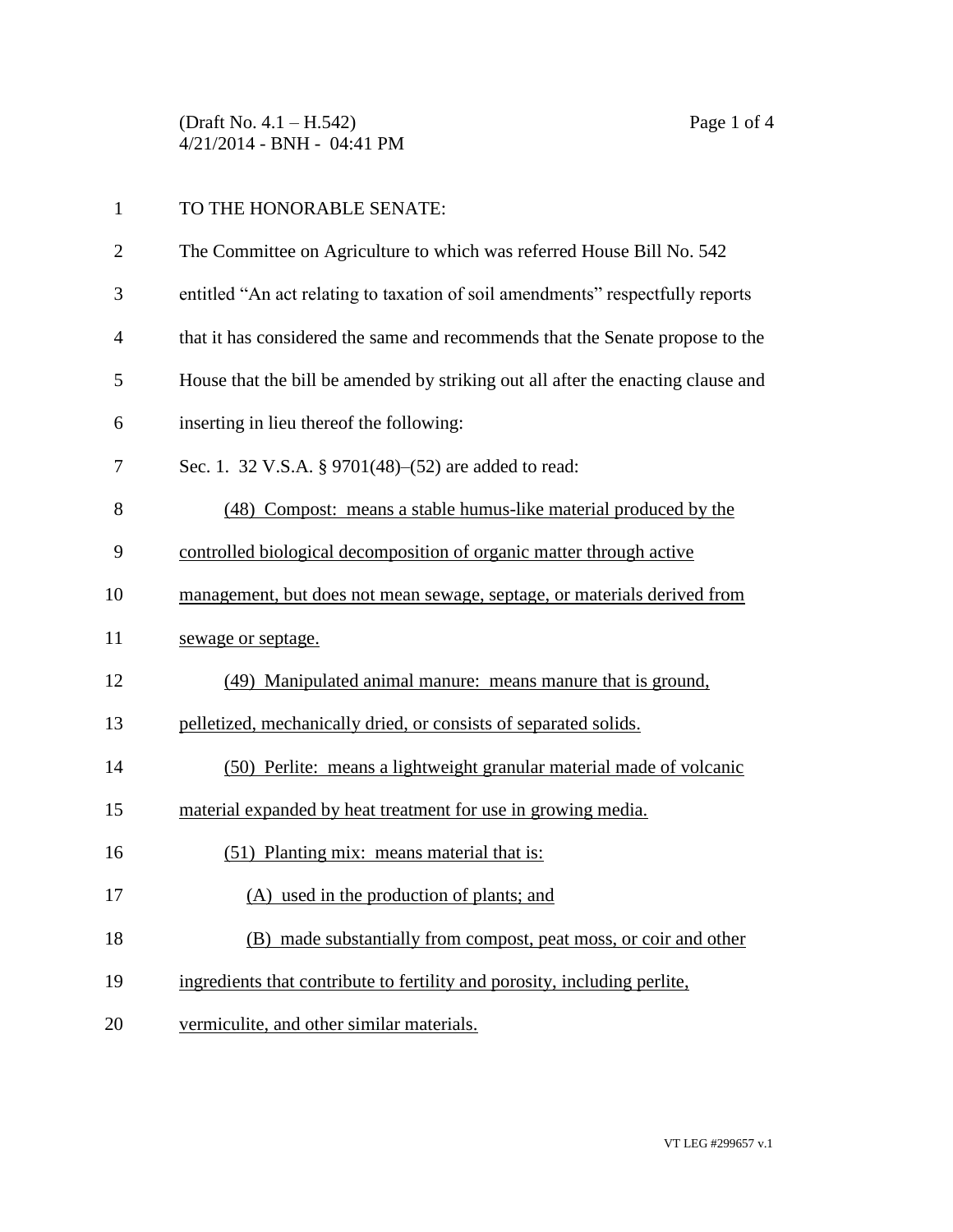(Draft No. 4.1 – H.542) Page 2 of 4 4/21/2014 - BNH - 04:41 PM

| $\mathbf{1}$   | (52) Vermiculite: means a lightweight mica product expanded by heat               |
|----------------|-----------------------------------------------------------------------------------|
| $\overline{2}$ | treatment for use in growing media.                                               |
| 3              | Sec. 2. 32 V.S.A. § 9741 is amended to read:                                      |
| $\overline{4}$ | § 9741. SALES NOT COVERED                                                         |
| 5              | Retail sales and use of the following shall be exempt from the tax on retail      |
| 6              | sales imposed under section 9771 of this title and the use tax imposed under      |
| 7              | section 9773 of this title.                                                       |
| 8              | * * *                                                                             |
| 9              | (3) Agriculture feeds, seed, plants, baler twine, silage bags,                    |
| 10             | agricultural wrap, sheets of plastic for bunker covers, liming materials,         |
| 11             | breeding and other livestock, semen breeding fees, baby chicks, turkey            |
| 12             | poults, agriculture chemicals other than pesticides, veterinary supplies, and     |
| 13             | bedding; clean high carbon bulking agents, as that term is used in the Agency     |
| 14             | of Natural Resources Solid Waste Management Rules, used for composting;           |
| 15             | food residuals used for composting or on-farm energy production; and              |
| 16             | fertilizers and pesticides for use and consumption directly in the production for |
| 17             | sale of tangible personal property on farms, including stock, dairy, poultry,     |
| 18             | fruit and truck farms, orchards, nurseries, or in greenhouses or other similar    |
| 19             | structures used primarily for the raising of agricultural or horticultural        |
| 20             | commodities for sale.                                                             |
|                |                                                                                   |

21  $***$ 

VT LEG #299657 v.1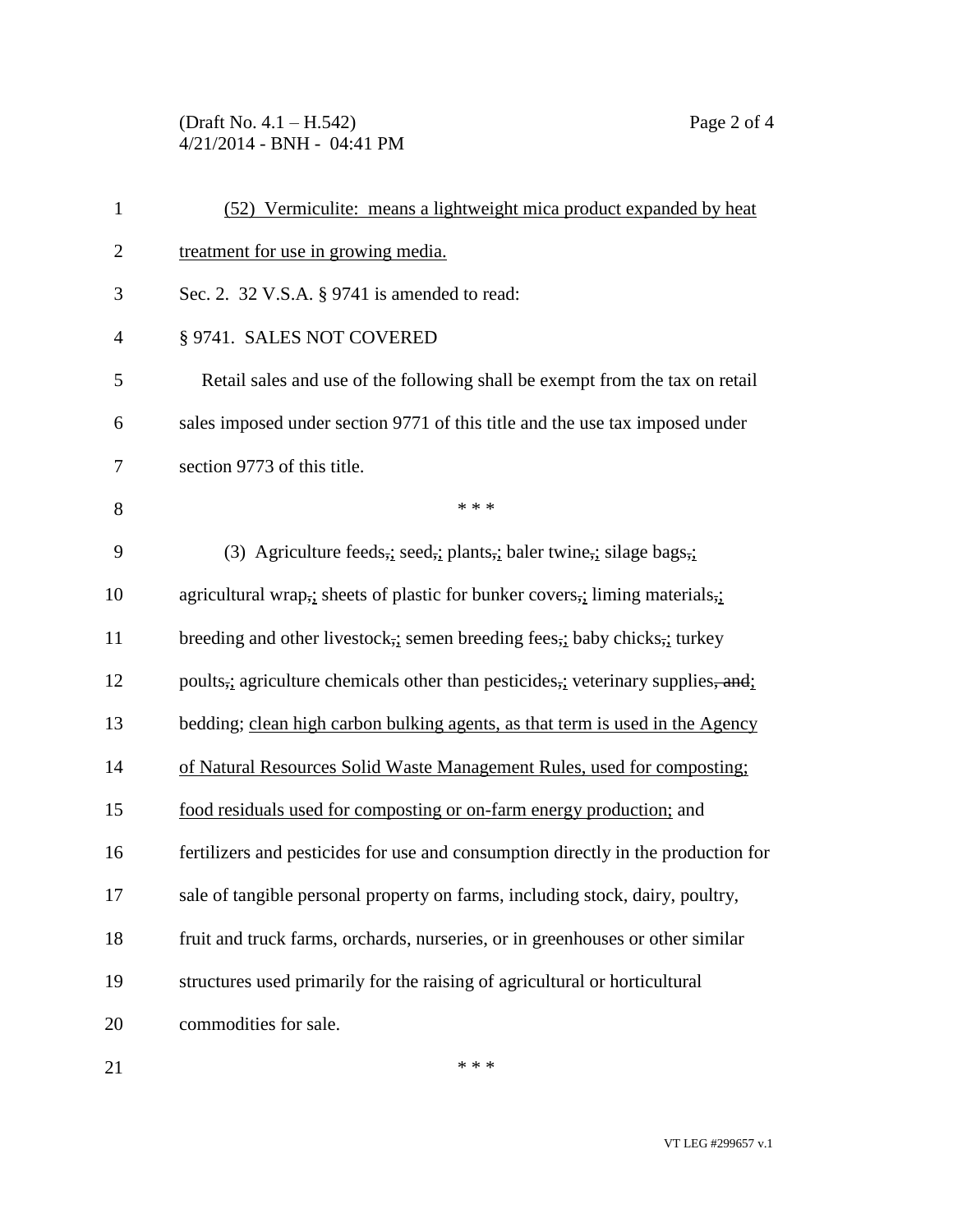(Draft No. 4.1 – H.542) Page 3 of 4 4/21/2014 - BNH - 04:41 PM

| $\mathbf{1}$   | (49) Sales of compost, animal manure, manipulated animal manure, and             |
|----------------|----------------------------------------------------------------------------------|
| $\overline{2}$ | planting mix when sold in aggregate volumes of one cubic yard or greater, or     |
| 3              | when sold unpackaged.                                                            |
| $\overline{4}$ | Sec. 3. STATUTORY PURPOSE                                                        |
| 5              | The statutory purpose of the exemptions for composting materials, compost,       |
| 6              | animal manure, manipulated animal manure, and planting mix in 32 V.S.A.          |
| 7              | $\S 9741(49)$ and (50) is to support the composting industry, and to further the |
| 8              | goals of 2012 Acts and Resolves No. 148. The Office of Legislative Council is    |
| 9              | authorized to place these statutory purposes in the appropriate statutory        |
| 10             | sections prior to July 1, 2014.                                                  |
| 11             | Sec. 4. APPLICATION OF SALES TAX; COMPOST                                        |
| 12             | Notwithstanding the imposition under 32 V.S.A. § 9771 of the sales and use       |
| 13             | tax on the sale of compost and planting mix for farming, the Department of       |
| 14             | Taxes shall not impose or collect the sales and use tax on the sale of compost   |
| 15             | or planting mix for farming that occurred prior to November 1, 2010, and         |
| 16             | notwithstanding the three year statute of limitations provision within 32 V.S.A. |
| 17             | § 9781(a), taxes paid on such charges shall be refunded upon request if          |
| 18             | documented to the satisfaction of the Commissioner of Taxes. The                 |
| 19             | Department shall issue a public notice of the availability of the refund on or   |
| 20             | before July 1, 2014, and any refund requests must be made within 60 days of      |
| 21             | the date of such public notice to be eligible for the refund. As used in this    |